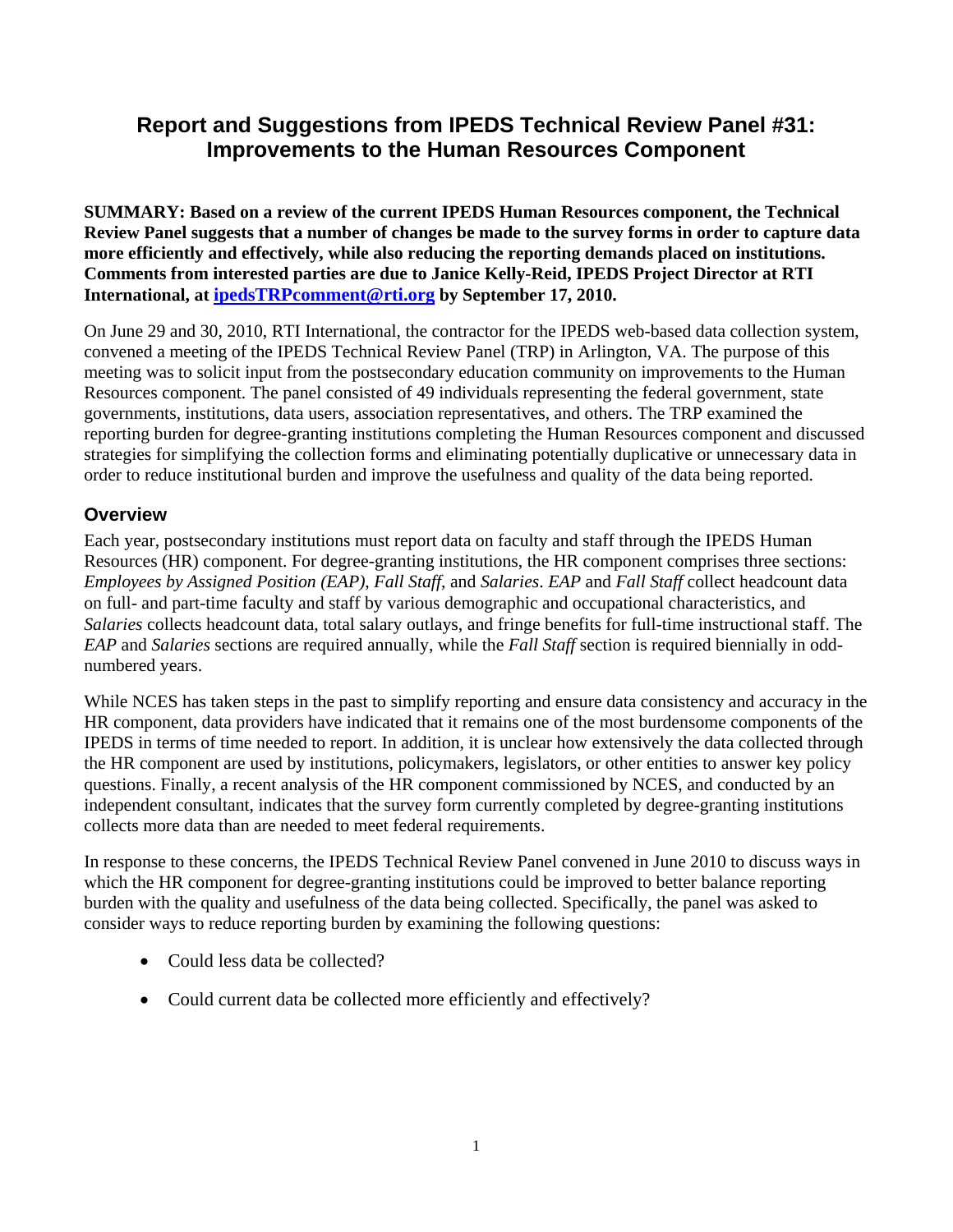# *Could less data be collected?*

# *Background*

The IPEDS HR component meets data collection and reporting requirements as outlined in federal higher education and civil rights laws. Under the Higher Education Opportunity Act of 2008, NCES must collect data on the number of full-time and part-time faculty and graduate assistants with primarily instructional responsibilities at the institution. In addition, as defined by Titles VI and VII of the Civil Rights Act of 1964 (as amended by the Equal Employment Opportunity Act of 1972) and related regulations, every public and private Title IV postsecondary institution with 15 or more employees must collect and report race/ethnicity and gender data on faculty and staff every two years.

By completing the HR component, institutions are complying with federal regulations to report on the gender and race/ethnicity of their workforce. However, the survey form currently completed by degree-granting institutions collects considerably more data than are needed to meet federal requirements. For example, the IPEDS HR component collects data on the number of staff by race/ethnicity at different salary class intervals. These salary class interval data have not been regularly analyzed and are not required in order to be in compliance with federal regulations. Also, for a number of elements, the HR component collects data that seem to be infrequently used or can be found in other sources*—*particularly fringe benefit data. Eliminating the salary class intervals and fringe benefit portion of the component would significantly reduce the amount of data institutions are required to report without notably impacting researchers' and others' ability to analyze questions related to diversity and other key issues in the higher education work force.

In light of this, the panel was asked to examine the various sections of the IPEDS HR component and consider whether the level of detail at which the data are collected are necessary for research and policy analysis especially given the amount of burden faced by institutions reporting the data.

# *Discussion*

### **Salary Class Interval Data**

In the *Fall Staff* section of the HR component, Part H collects data on the number of full-time staff on lessthan-9-month contracts, 9/10-month contracts, and 11/12-month contracts whose primary responsibility is instruction, research, and/or public service (IRPS) by gender and race/ethnicity. Part H also collects data on the number of full-time IRPS staff on 9/10-month and 11/12-month contracts by salary class intervals, gender, and race/ethnicity. Part I collects the number of full-time non-IRPS staff by salary class intervals, gender, and race/ethnicity. These two parts combined comprise a total of 10 screens and over 900 data cells.

As previously noted, the collection of race/ethnicity and gender data by salary class interval is not mandated by any federal Equal Employment Opportunity (EEO) regulation for elementary, secondary, or postsecondary institutions. In addition, the panel noted that the data reported in these sections do not appear to be used regularly by institutions or state systems. Given the amount of effort that goes into reporting these data when compared with the seemingly minimal amount of use, the panel suggested removing the salary class interval screens from the HR component entirely. This includes all of Part H and all but the last screen in Part I (the headcount of full-time non-IRPS staff by primary function, race/ethnicity and gender, which is not captured anywhere else in the component). The panel agreed that eliminating these nine screens will help streamline the *Fall Staff* section and significantly reduce reporting burden without noticeably affecting researchers or policymakers in any way.

### **Fringe Benefit Data**

The panel also examined the fringe benefits portion of the *Salaries* section (Part F). On the two screens in this section, institutions are required to report projected fringe benefit expenditures paid to full-time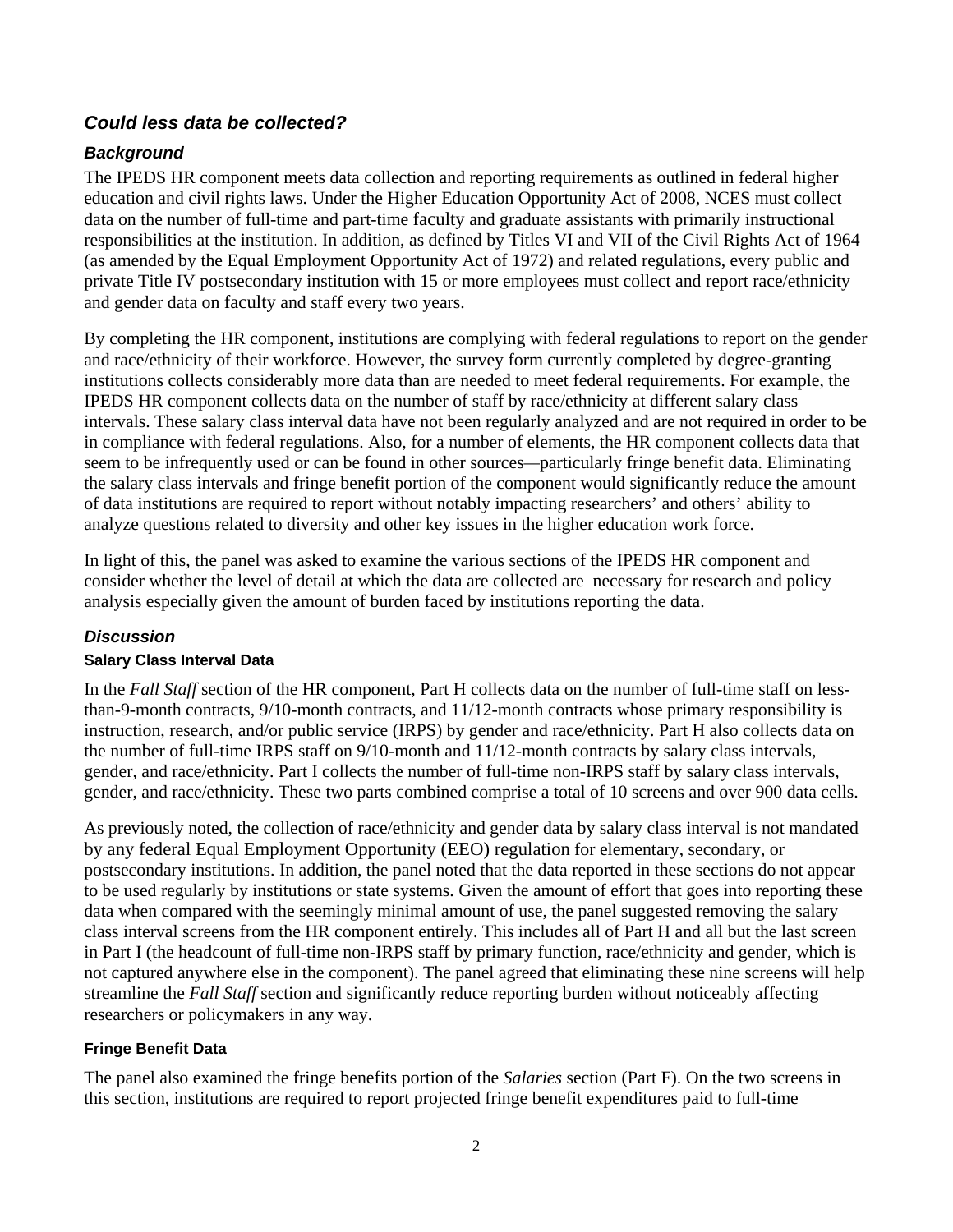instructional staff on 9/10-month and 11/12-month contracts. A number of panelists noted that this is one of the most problematic and burdensome sections of the HR component. In addition, panelists indicated that the expenditures data reported in this section are typically estimates since reporting is based on a November 1 census date and actual expenditures have not yet been captured for the full year. Therefore, most institutions must project benefit expenditures using their own methods and processes.

The panel agreed that two important pieces of information related to benefits data should be collected in some capacity: (1) which benefits are being offered, and (2) the expense to the institution for providing these benefits. However, the group noted that the data currently collected in the HR component do not seem to supply this information accurately.

The panel consequently determined that there seems to be very little use for these data as currently reported. Panel members agreed that the burden of reporting these data is too great given that the data reported are estimates.

The panel further noted that for all sectors except private for-profit institutions, the IPEDS Finance component collects total actual amounts for salary and benefit expenses of staff. Although these data typically run two years behind, the panel noted that the numbers are likely to be more accurate than those reported in the HR component and should be adequate for performing cost analyses.

As a result of this discussion, the panel suggested eliminating the fringe benefits screens from the *Salaries*  section of the component. Removing these two screens would significantly reduce institutional burden, and panel members agreed that while there is value in collecting more detailed information about the types of benefits provided by institutions, the HR component is not the appropriate instrument for collecting this information. Instead, the panel suggested that further study be done on this issue to determine how this information could best be collected*—*either through IPEDS or another survey*—*and that this topic be revisited during a future meeting of the TRP, if necessary.

# *Could current data be collected more efficiently and effectively?*

# *Background*

In addition to identifying and eliminating unused portions of the HR component, the panel was asked to consider potential ways that the component could be updated and improved for more efficient and effective data collection. The component currently collects data on faculty and staff at postsecondary institutions in multiple ways. For instructional staff alone, institutions with 15 or more full-time staff are required to report data by (1) primary occupational category and tenure status, (2) contract length, gender, academic rank, and tenure status, (3) tenure status, academic rank, gender, and race/ethnicity, and (4) contract length, gender, race/ethnicity, and salary class intervals. In addition, a study of other EEO data collection forms submitted by private sector companies, K-12 school districts, and state and local governments revealed that the data collected through the IPEDS HR component is far more complex. For example, elementary and secondary school systems report data for full-time staff in 18 occupational categories, while the IPEDS forms require data for full-time staff in 30 occupational categories.

The panel was asked to examine the possibility of streamlining data collection for instructional staff eliminating and/or consolidating redundant portions of the component and clarifying existing definitions for reporting data in order to improve the overall quality of the data reported.

In addition, the panel was asked to assess the need for collecting any additional data items to address changing policy and research needs. For example, while the IPEDS HR component serves as a comprehensive source of information on the overall demographics and salaries of the postsecondary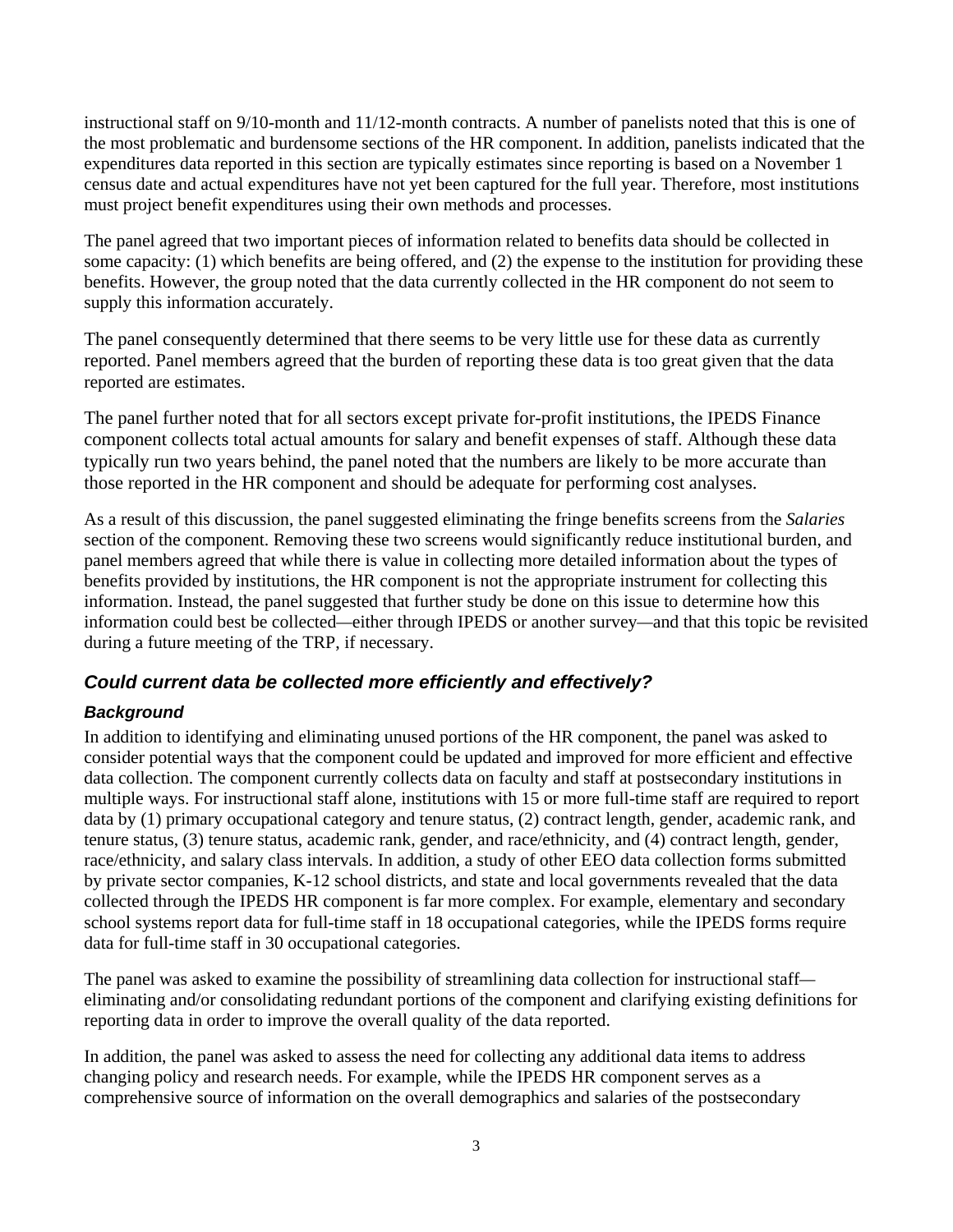education workforce, there is currently a high level of interest among policymakers in collecting these data by discipline. Given the considerable burden that reporting these data would impose on institutions, the panel was asked to examine both the necessity and feasibility of collecting data on faculty discipline by Classification of Instructional Program (CIP) code at this time.

### *Discussion*

### **Primary Function/Occupational Activity Categories**

In examining the occupational categories currently used for reporting data in the HR component, the panel focused on the issue of how to define "instructional staff" and other "faculty" members. The consensus of the group was that the current categories are somewhat ambiguous and subject to interpretation. For example, it was noted that while some universities use the "primarily research" category to include research staff in IRPS reporting, others do not report any staff on this line because research staff may be categorized as "other professionals." The panel expressed concerns that an inability to distinguish between the existing categories is causing institutions to report data incorrectly or aggregate all four IRPS categories into one, resulting in broad inconsistencies in reporting.

The panel also noted that the current categories do not include distinctions for instructors of not-for-credit courses. This is a particular problem for 2-year institutions, which frequently have staff whose primary role is instruction (and are reported accordingly in the HR component), but who teach non-credit courses exclusively. IPEDS enrollment data only capture for-credit enrollments and thus there is inconsistency across the survey components.



In order to address these concerns, the panel suggested that the primary function/occupational activity categories used in the *EAP* section of the component be revised as follows:

Additionally, in order to streamline data collection across component sections, the panel suggested that data on full-time staff by academic rank, tenure status, race/ethnicity, and gender in the *Fall Staff* section (Part G) be collected for instructional staff only (e.g., the primarily instruction and instruction/research/public service categories), rather than for all IRPS staff, as is currently done. This will better align the *Fall Staff* section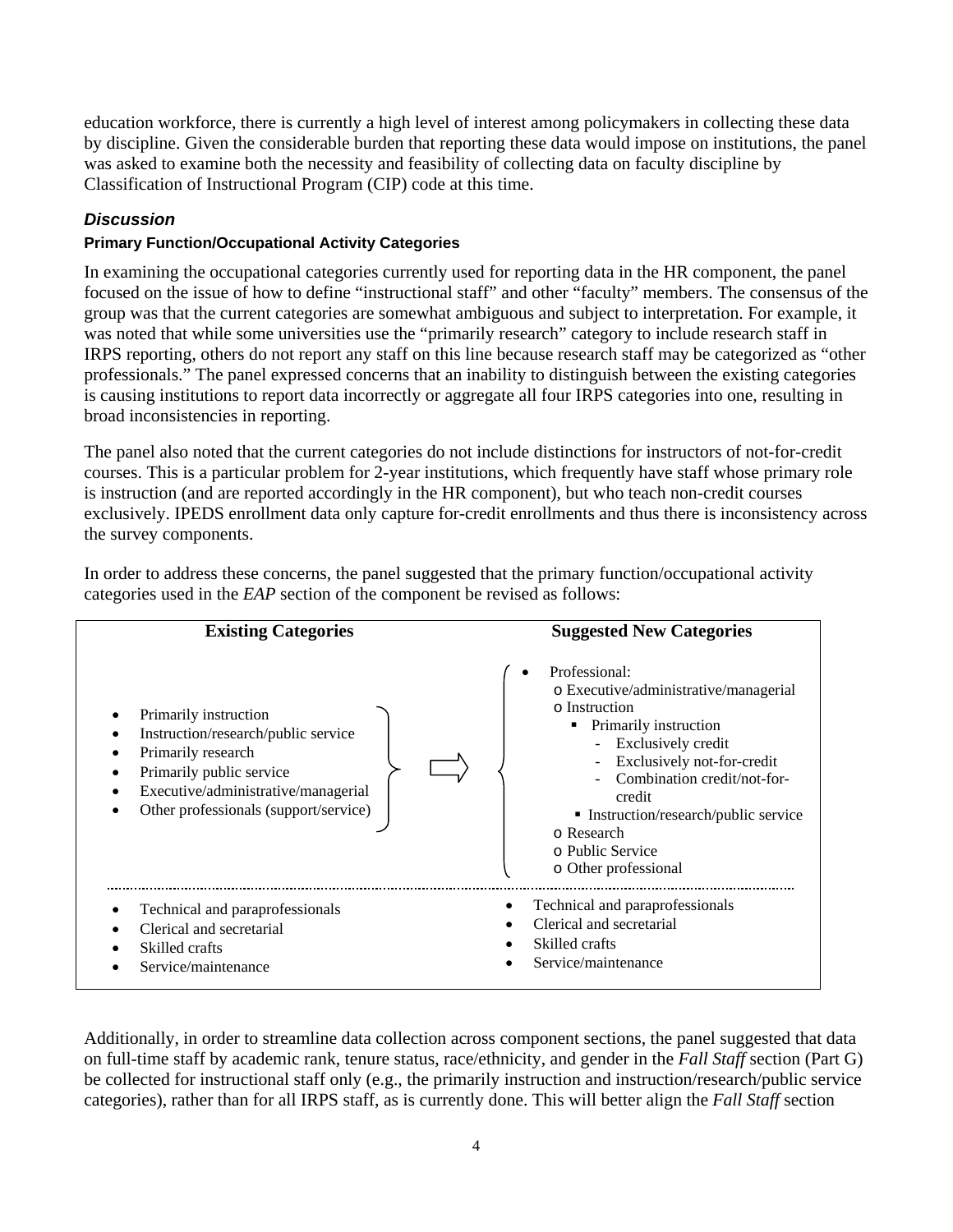with the *Salaries* section (which collects data exclusively on instructional staff), ensure consistency across sections, and help reduce institutional reporting burden. Part I of the *Fall Staff* section (the headcount of fulltime, non-instructional staff by primary function, race/ethnicity, and gender) would then be expanded to include the research and public service categories.

#### **Faculty Status Categories**

The panel also examined the faculty status categories currently used in the HR component, and whether these categories could be streamlined or collapsed to reduce institutional burden. The group agreed that the distinction between faculty who are tenured, on tenure track, and not on tenure track is a key institutional policy issue, so maintaining at least the same level of detail in collecting these data is necessary.

In addition, the point was raised that many institutions are moving away from the traditional tenure system and are relying increasingly on renewable contracts instead. An important distinction here lies in the length of the contract (e.g., less-than-annual, annual, or multi-year contracts). This trend is not currently being captured in IPEDS but is likely to be an ongoing and increasing practice at many institutions.

In order to capture these data and more accurately reflect the changing dynamic of the higher education work force, the panel suggested that the form be simplified for reporting faculty status categories in the HR component and be revised as follows:

| <i>New screening question:</i> Does your institution have a tenure system?<br>Yes/No                        |
|-------------------------------------------------------------------------------------------------------------|
| If NO tenure system, then the following categories will be displayed:                                       |
| <b>Multi-Year Contract</b><br>Annual Contract<br>Less-Than-Annual Contract<br><b>Without Faculty Status</b> |
| If YES tenure system, then the following categories will be displayed:<br><b>Tenure Track</b>               |
| Tenured<br><b>On Tenure Track</b><br>Non-Tenure Track                                                       |
| <b>Multi-Year Contract</b><br>Annual Contract<br>Less-Than-Annual Contract<br><b>Without Faculty Status</b> |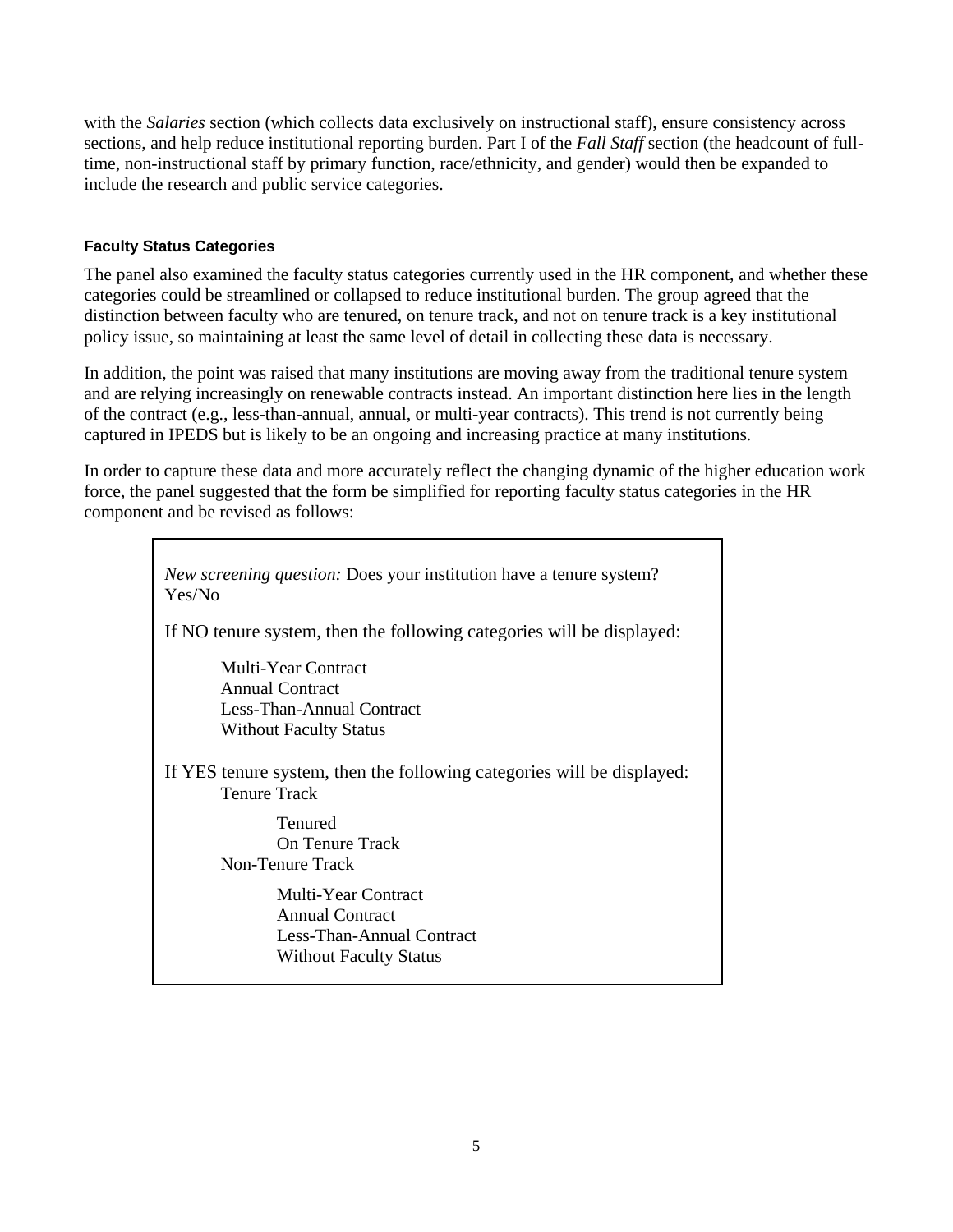This change will increase the number of screens in Part G of the *Fall Staff* section from four screens to six for institutions that have a tenure system; however, the panel agreed that capturing faculty status data by race/ethnicity and gender is extremely important for workforce equity analysis purposes, and as such it is essential to maintain at least the same level of detail currently collected.

Additionally, the panel suggested that the instructions for the Non-Tenure Track category stipulate that the data reported in this category include staff from any schools within the institution that do not have a tenure system.

### **Reporting Graduate Assistants**

Currently, when reporting data on part-time staff in the *EAP* section, institutions are required to provide a headcount of any graduate assistants working at the institution by primary function/occupational activity. Given that the 2010 Standard Occupational Classification (SOC) codes define graduate assistants as "graduate *teaching* assistants" responsible for

*"...assisting faculty or other instructional staff in postsecondary institutions by performing teaching or teaching related duties"* 

the panel was asked to examine whether the research, public service, executive/administrative/managerial, other professionals, technical and paraprofessional, clerical and secretarial, skilled crafts, and service/ maintenance functions are applicable and should be reported for graduate assistants. Federal mandates require a headcount of graduate assistants involved in instructional activities, but reporting in the other functional categories is not required.

The group suggested that since there *are* graduate assistants performing these other roles, some sort of distinction should be made to ensure that data are reported correctly*—*although not necessarily at the level of detail currently required. Therefore, the panel suggested removing the graduate assistant column from the part-time section and implementing a new, condensed screen in the *EAP* section specifically for graduate assistants. This screen would collect data in the following three categories, each subdivided by medical versus nonmedical personnel:

- graduate assistant—teaching,
- graduate assistant—research, and
- graduate assistant—other.

The panel suggested that each category be clearly defined to avoid incorrect reporting, and that institutions be instructed to report data in the "graduate assistant—teaching" category strictly as defined in the 2010 SOC codes. The panel also suggested adding a screening question that asks if an institution has graduate assistants.

### **Reporting Salary Outlays**

The *Salaries* section of the component includes two screens that collect salary outlays for full-time instructional staff by gender and academic rank for staff on 9/10-month and 11/12-month contract lengths/teaching periods. For each row of data, an average salary is calculated by dividing the specified salary outlays by the total number of staff reported for each gender and academic rank category.

A definition of "salary outlays" is not currently, and has never been, provided in IPEDS. The panel agreed that defining what is meant by "salary outlays" would be helpful in improving the consistency of the reported data. The group also expressed concerns related to the value of the data as currently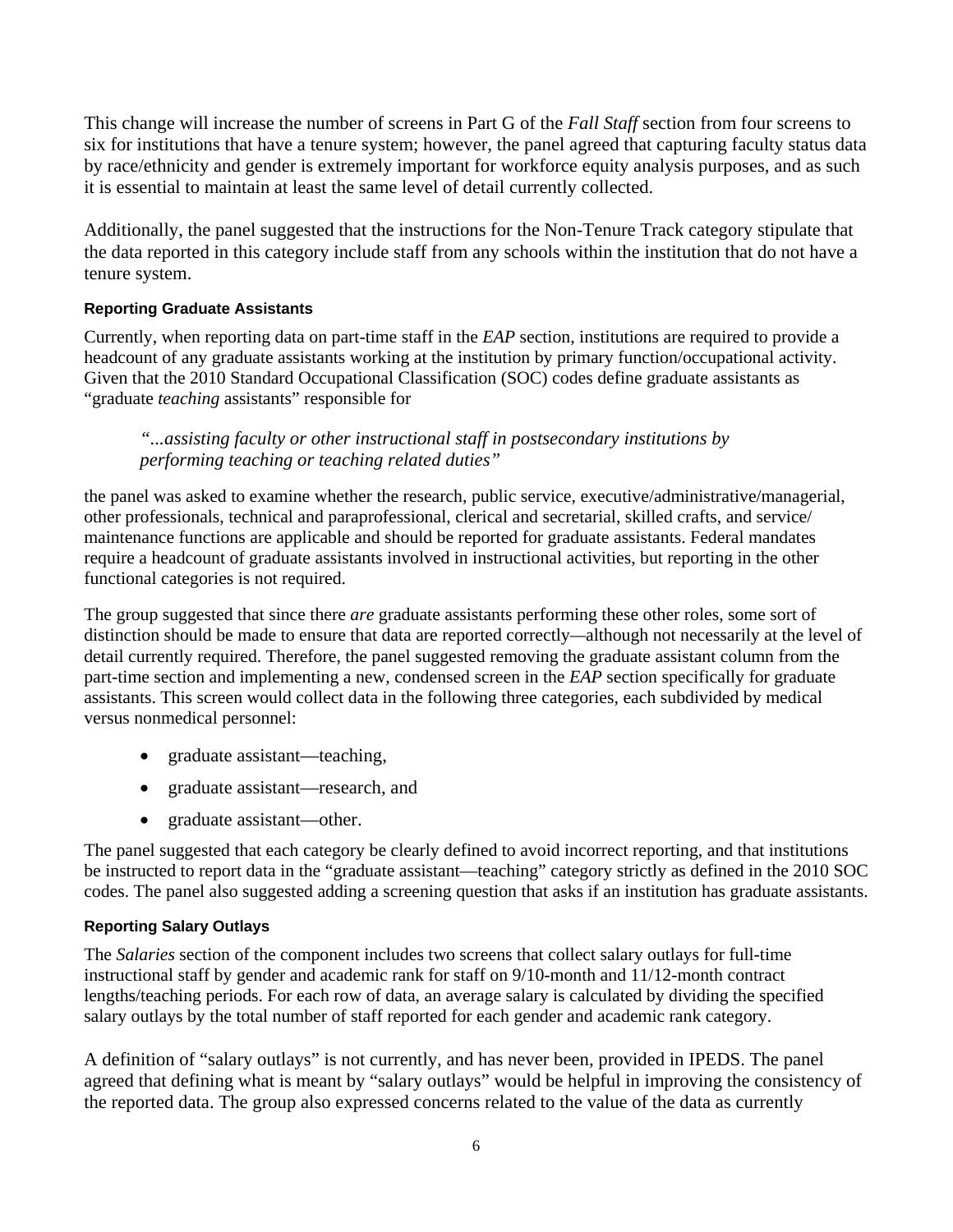collected, noting that the calculated average salary is essentially an aggregate average only useful for very rough comparisons with other institutions. It was further noted that the difference between 9-month salaries and 10-month salaries can be very great, such that lumping the two together may not be producing the most accurate data.

To address these issues, the panel suggested eliminating the contract length differentiation from the screens in this section, effectively reducing the number of screens in Parts D and E of the *Salaries* section from five screens to three. Instead, the panel suggested including a worksheet for reporting the number of staff on 9 month contracts, 10-month contracts, 11-month contracts, and 12-month contracts by gender and academic rank. For each gender and academic rank category, the system would then calculate:

- the total number of staff reported (i.e., the sum of the values entered for each contract length), and
- the total number of months covered (i.e., the sum of the staff reported for each contract length multiplied by the number of months in the contract).

An additional column would then be added to the existing Part E screen after the salary outlays column indicating the number of months covered by those salary outlays in order to calculate a weighted monthly average salary.

The panel also discussed the utility of measuring salary outlays for non-instructional staff. Currently institutions are only required to report this data for full-time instructional staff (although some salary information is currently collected for full-time non-instructional staff through the salary class interval screens in the *Fall Staff* section). The panel agreed that there is interest in this information*—*particularly as it relates to the executive/administrative/managerial category*—*and that collecting salary outlays for all occupational categories would be valuable in terms of obtaining a greater understanding of what is driving costs at institutions and how much is being spent on personnel. However, the consensus of the group was that it would not be worthwhile to capture this data at the same level of detail required for instructional staff. For example, the panel noted that given the amount of variation that exists within each category in terms of job capacity, a gender breakdown would not be useful here.

Therefore, the panel suggested adding the following additional screen to the *Salaries* section, to be displayed immediately after the existing salary outlays screen:

| <b>Total Salary Outlays for (full-time staff only):</b> |  |
|---------------------------------------------------------|--|
| Executive/administrative/managerial                     |  |
| Other professionals                                     |  |
| Technical and paraprofessionals                         |  |
| Clerical and secretarial                                |  |
| Skilled crafts                                          |  |
| Service/maintenance                                     |  |

These totals would not be disaggregated by race/ethnicity or gender so as not to impose undue additional reporting burden on institutions.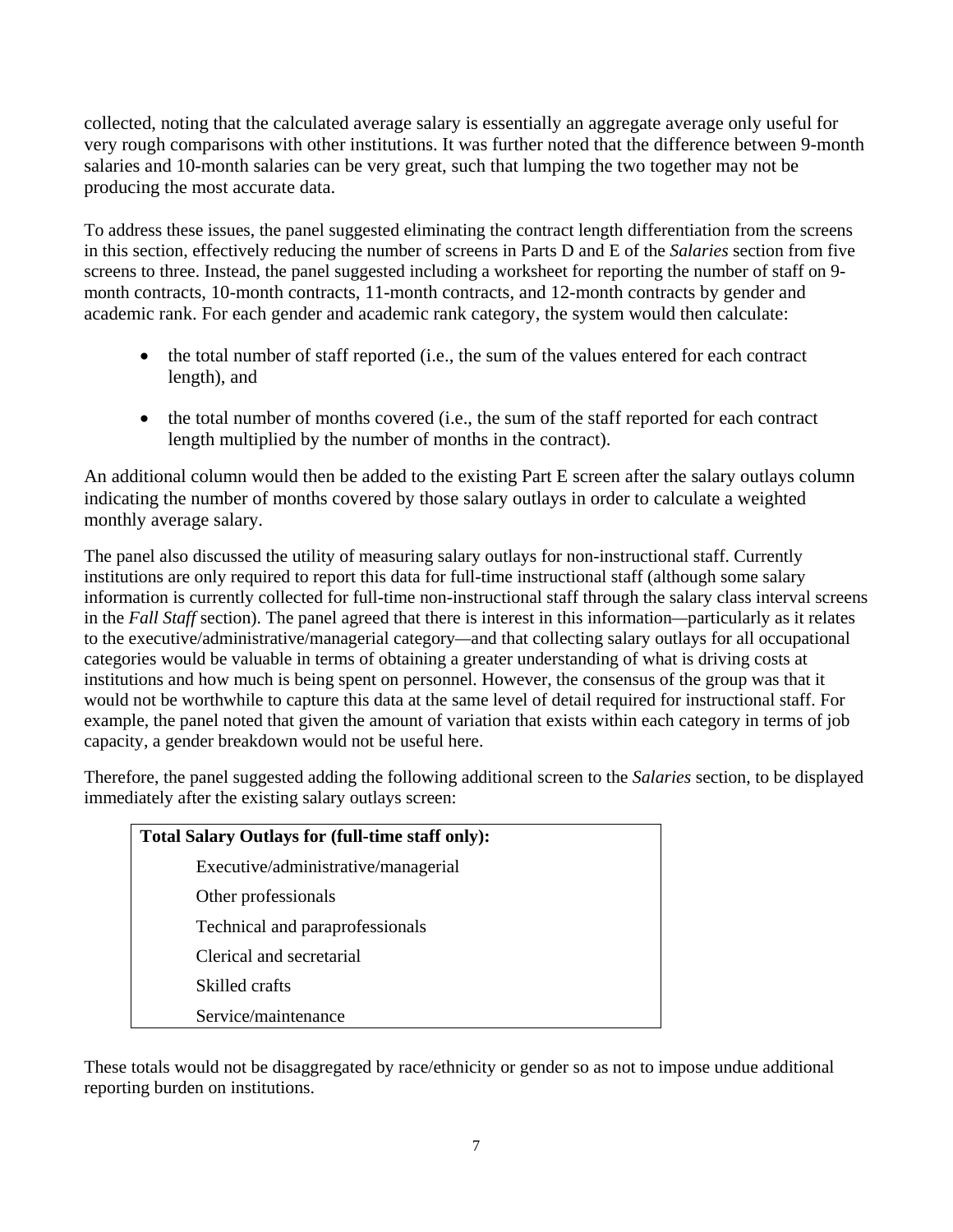#### **Reporting Faculty Discipline by CIP Code**

In examining the possibility of collecting faculty data by discipline, the panel agreed that these are very important data that should be collected in some way in the future. However, given the level of institutional burden associated with reporting data by CIP code, the panel felt that this issue should be studied further before the panel makes any further suggestions to better determine how these data could be collected efficiently and effectively without overburdening institutions.

While the group consensus was that it would probably be preferable to collect data by discipline on full-time faculty and full-time faculty salaries, panel members did not feel that they had enough information to make a more definitive suggestion at this time. The panel suggested that a more focused review be conducted on how best to implement a change of this kind, and that the topic be explored in greater detail during a future meeting of the TRP if necessary.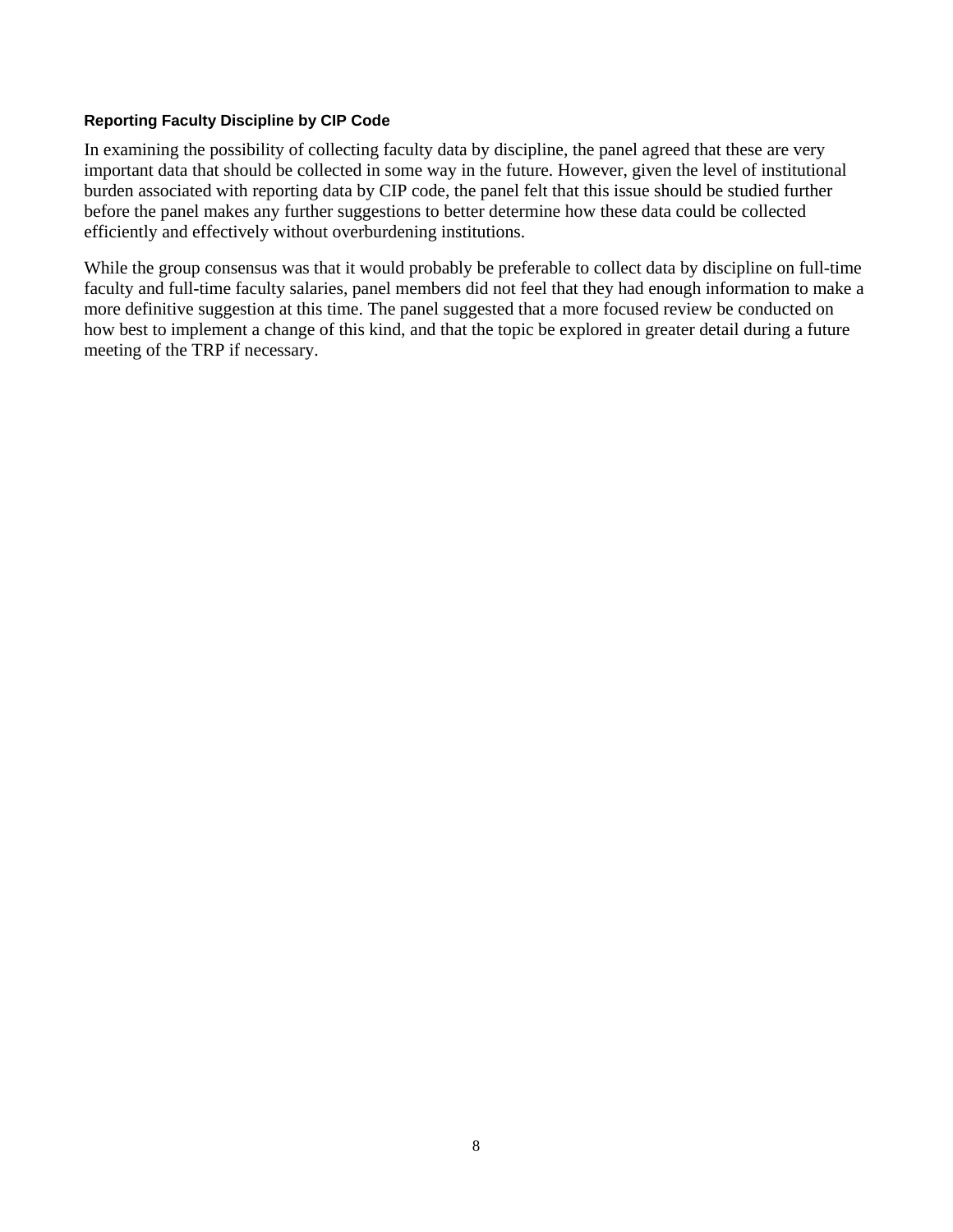### *Summary of Proposed Revisions to HR Forms for Degree-granting Institutions with More than 15 Employees*

Below is a list of the changes included in the discussion sections above.

### **CHANGES SUGGESTED BY TECHNICAL REVIEW PANEL**

- Remove the nine salary class interval screens. This includes all of Part H and all but the last screen in Part I (the headcount of full-time non-IRPS staff by primary function, race/ethnicity and gender, which is not captured anywhere else in the component).
- Eliminate the two fringe benefits screens from the *Salaries* section of the component.
- Revise the primary function/occupational activity categories used in the *EAP* section (see suggested revisions on page 4)
- Collect the data on full-time staff by academic rank, tenure status, race/ethnicity, and gender in the *Fall Staff* section (Part G) for instructional staff only (e.g., the primarily instruction and instruction/research/public service categories), rather than for all IRPS staff. The *Fall Staff* section (the headcount of full-time, non-instructional staff by primary function, race/ethnicity, and gender) would then be expanded to include the research and public service categories.
- Add new screening question: Does your institution have a tenure system? Yes/No [Part G, *Fall Staff*]
- Revise faculty status categories to include contract faculty (see page 5 for details) [Part G, *Fall Staff*]
- Add a screening question that asks if an institution has graduate assistants.
- Remove the graduate assistant column from the part-time section and implement a new, condensed screen in the *EAP* section specifically for graduate assistants. This screen would collect data in the following three categories, each subdivided by medical versus nonmedical personnel: (1) graduate assistant—teaching, (2) graduate assistant—research, and (3) graduate assistant—other.
- Eliminate the contract length differentiation from the screens in the *Salaries* section, Instead, include a worksheet for reporting the number of staff on 9-month contracts, 10-month contracts, 11-month contracts, and 12-month contracts by gender and academic rank. For each gender and academic rank category, the system would then calculate: (1) the total number of staff reported (i.e., the sum of the values entered for each contract length), and (2) the total number of months covered (i.e., the sum of the staff reported for each contract length multiplied by the number of months in the contract). An additional column would then be added to the existing Part E screen after the salary outlays column indicating the number of months covered by those salary outlays in order to calculate a weighted monthly average salary.
- Add an additional screen to the *Salaries* section, to be displayed immediately after the existing salary outlays screen to collect salary outlays for full-time staff in the following categories: (1) Executive/administrative/managerial; (2) Other professionals; (3) Technical and paraprofessionals; (4) Clerical and secretarial; (5) Skilled crafts; and (6) Service/maintenance. These totals would not be disaggregated by race/ethnicity or gender.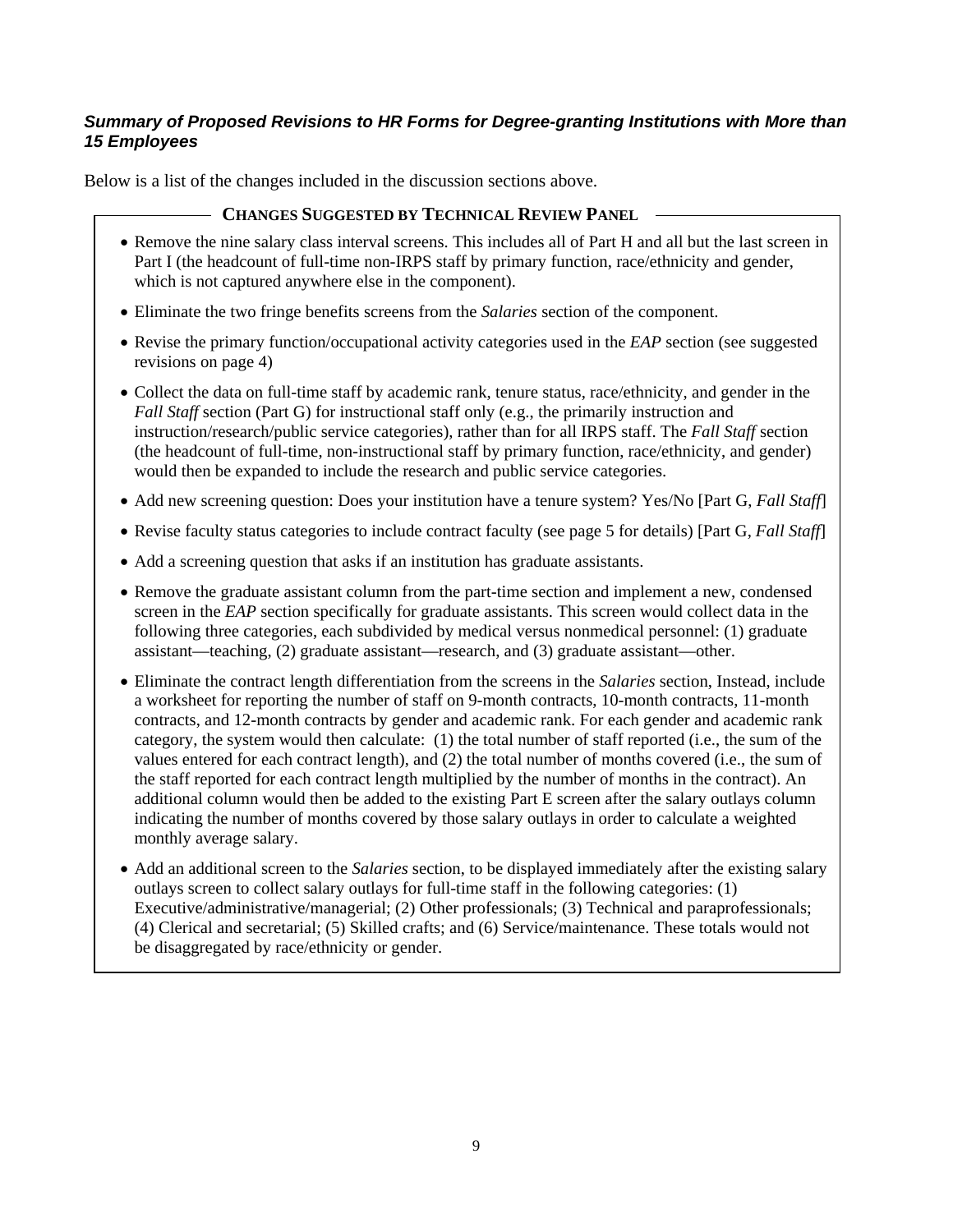### *Additional Changes to HR Survey Forms for Degree-granting Institutions with Less than 15 Employees*

While the discussions during the TRP focused primarily on data elements and issues involving the HR form for degree-granting institutions that have *15 or more full-time staff* (i.e., long HR version), several of the same data elements and issues also exist in the HR form for degree-granting institutions that have *less than 15 full-time staff* (i.e., short HR version). Consequently, a few of the proposed changes to the long HR version are also applicable to the short HR version as follows:

- Eliminate the fringe benefits screens from the *Salaries* section.
- Implement the new method of reporting salary outlays in the *Salaries* section.
- Implement the new primary functions/occupational activities for full-time and part-time staff.
- Implement the new method of reporting graduate assistants.

Additional suggestions for the short HR version are to:

- Eliminate the collection of data by faculty status, since institutions that respond to the short HR version report most of their staff in the "Not on tenure track/no tenure system" category or in the "Without faculty status" category; and,
- Combine the *EAP* and *Fall Staff* sections into a single section since both sections collect data on the number of full-time and part-time staff. (For odd-numbered years, the reporting of data by race/ethnicity and gender will be required, and for even-numbered years, the reporting of race/ethnicity and gender will be optional.)

# *Implications on Reporting Burden for Institutions*

RTI is currently assisting NCES in reevaluating its estimates of reporting burden for all IPEDS components and will be seeking input from the community on them. In the case of the HR component, the burden estimate of record is as follows:

| <b>Human Resources</b>        |           |
|-------------------------------|-----------|
| Degree-granting $>15$ ft form | 6.2 hours |
| Degree-granting <15 ft form   | 6.2 hours |
| Non-degree granting form      |           |
| For $>15$ ft                  | 2.5 hours |
| For $<$ 15                    | 2.5 hours |

An internal study commissioned by NCES showed that institutions find the HR survey to take more time to complete than indicated in these burden estimates. In addition, a study by the Government Accountability Office indicates that institutions consider the HR component to be second only to the Student Financial Aid component in terms of reporting burden.

NCES plans to increase these base estimates for HR component and therefore seeks input through RTI on the following: